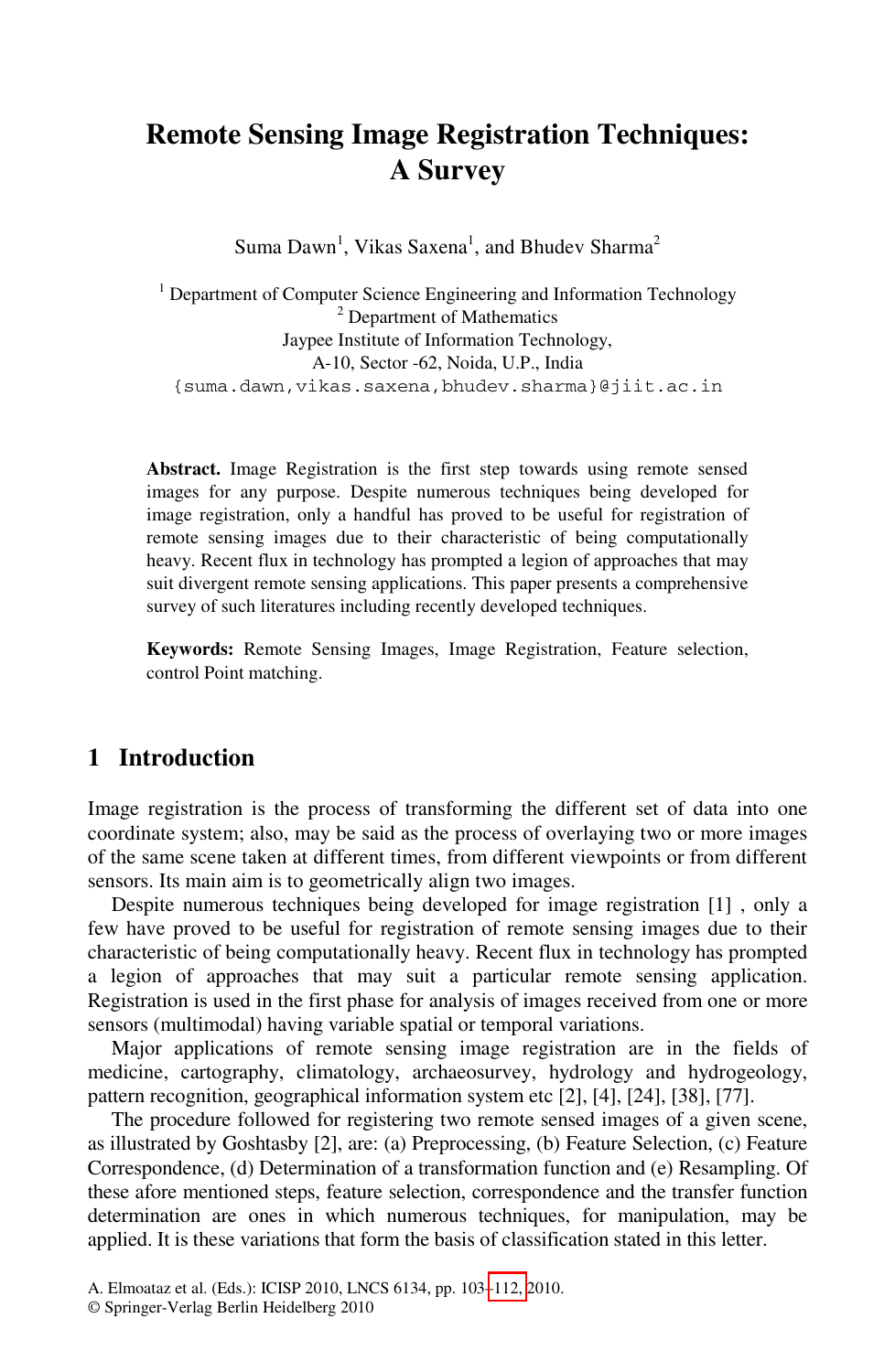Section 2 categorizes some of the recent trends and technologies for image registration. A comparative study is presented in section 3. Finally, section 4 concludes this letter.

### **2 Classification of Image Registration Techniques**

Feature selection phase may be based on the orientation of particular structures (regions, lines, curves, corners, etc) present in the images or registration may be dependent on the geometric orientation of the pixels and their intensities. These catetories are – feature-based and intensity-based respectively.

Classical intensity-based methods for registering imagery are cross-correlation; normalized cross-correlation (NCC) and minimum distance criteria [3] wherein registration involves calculating a transformation between two images using the pixel or voxel values alone. In its purest form, the registration transformation is determined by iteratively optimizing some similarity measure calculated from all pixel or voxel values [86]. Ground Control points (GCP), as primarily used by feature-based registration routines, represent centers of unique neighbourhoods that contain considerable image information [2]. Most of these are culminated and used in by Mohr [37], Brown [4], and Flusser and Zitova [5].

Bases on the evolution of techniques and minor deviations being incorporated by these registration styles, we have categorized the literatures as per their core concepts used for feature selection or correspondence or transformation functions determination. The classes are as follows:

#### *Class 1 - Similarity-metrics based methods.*

Similarity-metrics like Mutual Information, Correlation Coefficient, and histogram among others, though traditionally used as a measure to determine the correctness of registered images has, altogether, evolved as a method for registration of images. Correlation based similarity measure is a basic statistical approach and is useful for images which are misaligned by small rigid or affine transformations [59]. Mutual Information has found acceptance both in the fields of geosciences applications and medical images, because of its generality and high accuracy [34],[76], Arya et al [32], Chen et al [39], and Boes and Meyer [43]. Li et al [63] presented an automated intensity-based image registration approaches namely the simultaneous perturbation stochastic approximation (SPSA) algorithm. Xie et al [40] analyzed the two interpolation algorithms, namely bilinear interpolation and partial volume interpolation. A new indicator - misregistration value - was proposed to assess registration accuracy based on estimated offset between the corresponding points in the principal and the candidate image by spectral diversity algorithm by Lu et al [64].

#### *Class 2 - Methods using a combination of Simulated Annealing and Genetic algorithms.*

Yagouni [6] had proposed a rigid registration technique for 2 monomodal image which adapted two optimization metaheuristics, the Simulated Annealing and Genetic Algorithms, in their sequential and parallel versions. A combination of Simulated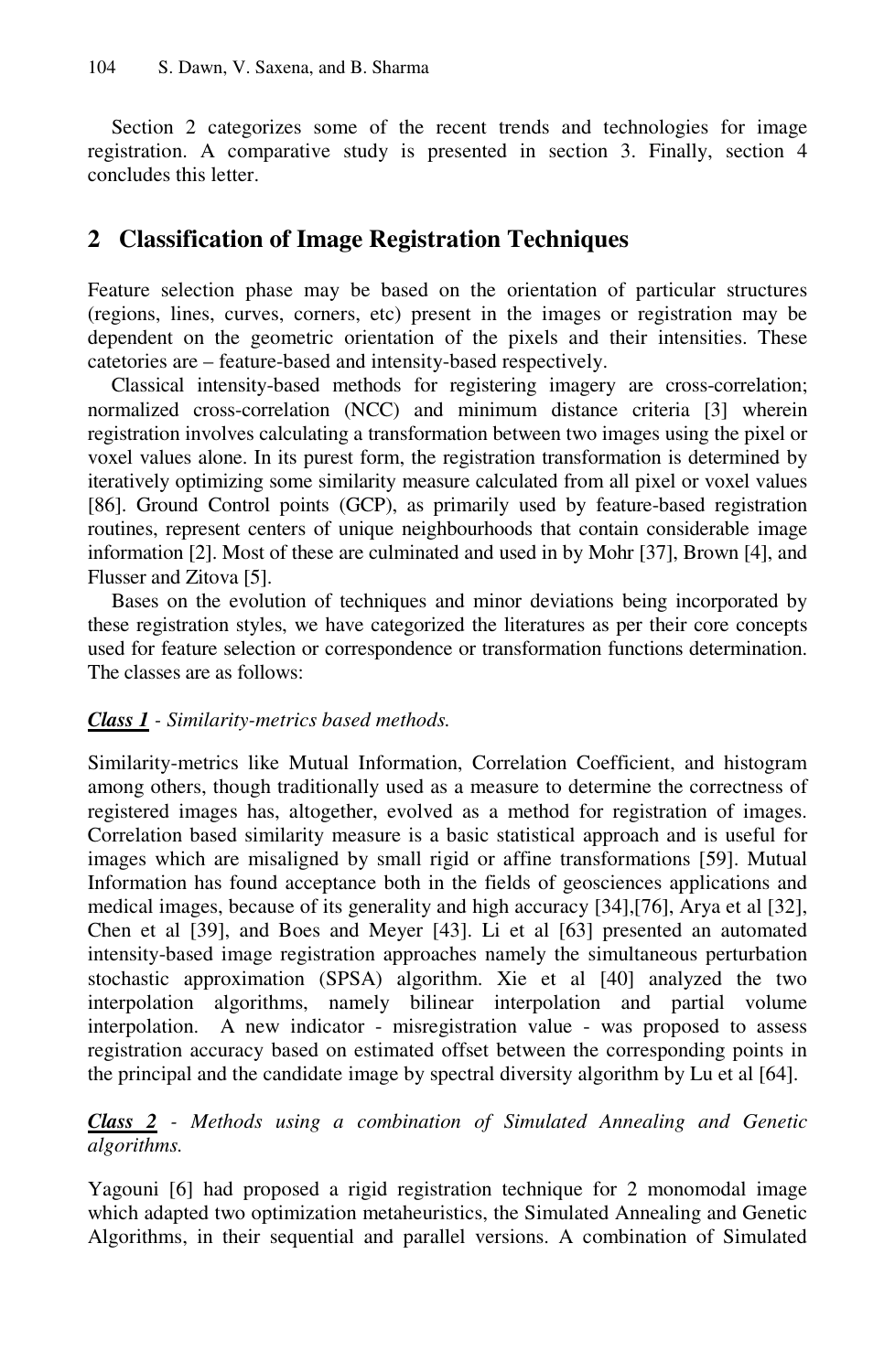Annealing based Marquardt-Levenberg (SA-ML) with mutual information together with a wavelet based multiresolution pyramid due to Simoncelli was introduced by Ghorbani et al [70]. Genetic Algorithm application for image registration was also explored by Seixas et al [73] who addressed the point matching problem by employing a method based on nearest-neighbor.

#### *Class 3 - Pyramid or triangular and Coarse-to-Fine method based.*

Massout et al [24] inducted a method based on pyramid algorithms and morphological filtering to create synthesis images having both high spatial resolution and high spectral resolution. To algorithmically improve registration time, a pyramid scheme to provide coarse-to-fine grain registration process was employed by Bui et al [9].

Xuehua et al [13] used a combination of Moravec and Forstner operator for feature point matching. Coarse-to-fine matching process was also used by Chen et al [31] in which initially, the image pyramid of working and reference images were constructed followed by feature points matching. Yulin et al [52] purported a coarseto-fine matching by incorporating an edge feature consensus method to rectify the rotation and translation difference between the SAR images globally in the coarse level registration; and automatically rectifying global control point pairs form the edge maps. Another multi-source image registration using coarse-to-fine method was also proposed by Zhang et al [56]. Lu et al [33] proposed another coarse-to-fine registration framework using Quantum Particle Swarm Optimization (QPSO) as optimizer. Quick and robust geometric registration of parallax image using coarse-tofine strategy was proposed by Junbin et al [65].

*Class 4 - Methods using points, edges, corners, road-junctions and road point extraction as basis.*

Man-made structures are proficient for depiction of straight lines, junctions, T-points, etc. For registration of city images via remote sensing, straight lines are used as an important feature by Bentoutou et al [46], Lou et al. [58], Zou et al [28], Dell'Acqua et al [22], Xiong et al [29], Alkaabi et al [51], Wen et al [74] and Weijie et al [14]. Zhang [12] used Radon transform as a tool for straight line detection. Bilinear interpolation and road networks based GCPs, which are the characters of urban remote sensing, were used by Guo et al [45] and Li et al [7]. Normalized sum of absolute differences metric (NSAD) based method was used by Alkaabi et al [51].

Multicamera registration and mosaicking method using control points and projective transformation was shown by Holtkamp et al [27]. Automatic Registration of Remote-Sensing Images (ARRSI), an automatic registration system built to register multimodal and multitemporal satellite and aerial remotely sensed images was developed by Wong et al [68] which used phase-congruency model and a variation on the Random Sample and Consensus algorithm called Maximum Distance Sample Consensus (MDSAC) for registration and was said to be capable of handling remotely sensed images geometrically distorted by various transformations such as translation, rotation, and shear.

*Class 5 – Segmentation, Point-Scatter and Learning-based methods.*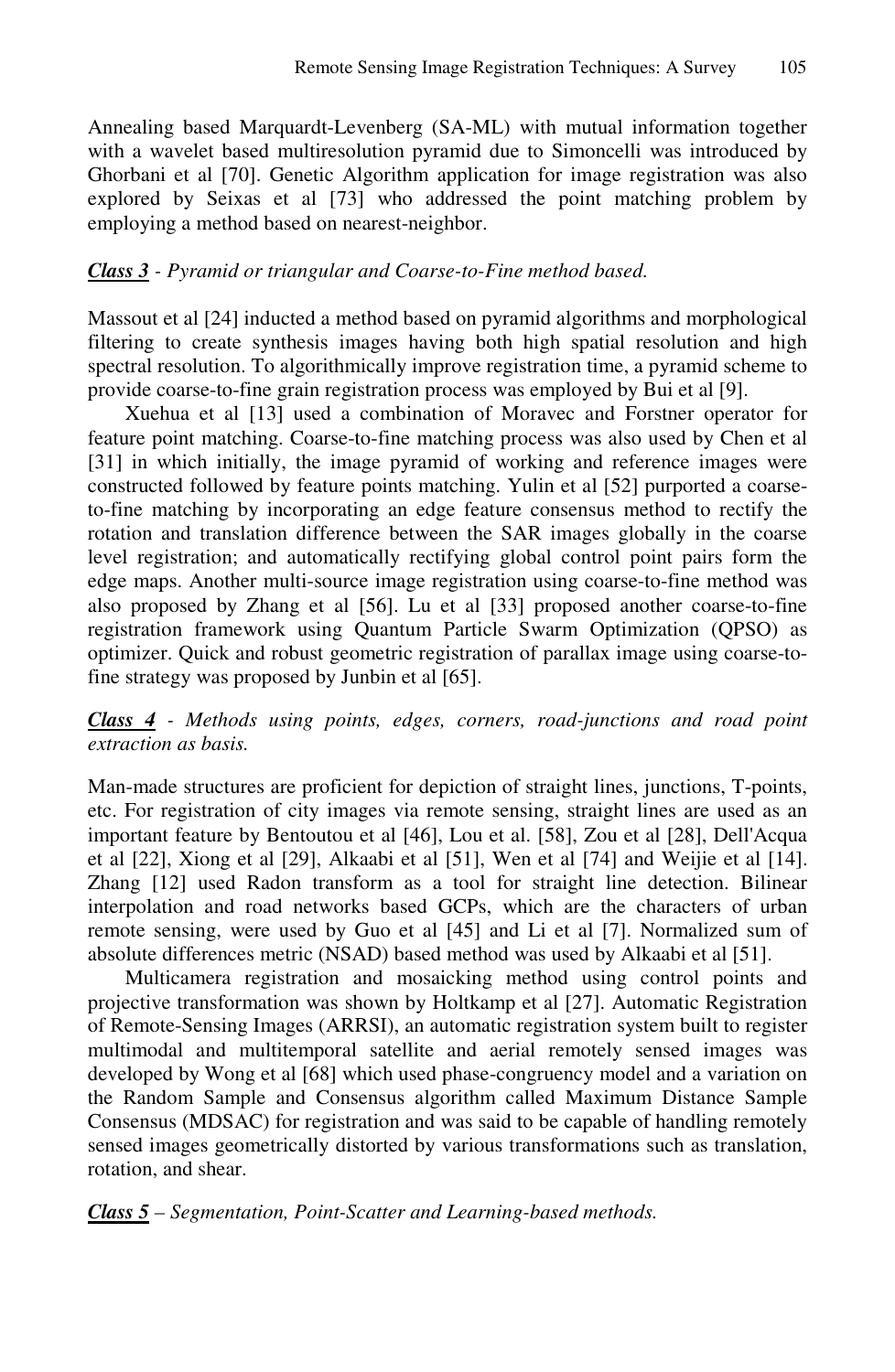Pohl [38] justified using the segmented features of the image to generate and recursively evaluate a number of selected hypotheses as a basis for image registration especially for multiresolution images. Modified watershed transformation algorithm was used for image segmentation by Zhao et al [16] for feature-based geometric registration. Goncalves et al [17] also proposed several measures for an objective evaluation of the geometric correction process. Similar measures were also proposed by Aldrighi et al [18] wherein they used mode-based feature matching scheme which was initially used for computer vision application but latter adapted to pre- and postevent matching. Another novel algorithm for registration of SAR images was offered by Kang [61]. Isolated point scatterers (IPS) was used by Serafino et al [62]. Baboulaz [8] took maximum advantage of the *a priori* knowledge of the acquisition filter for feature extraction.

Barbu et al [21] proposed a system to learn the registration algorithm using a larger pool of feature-based registration algorithms from which a small number was selected and combined using AdaBoost. The pool of weak registration algorithms from which the boosted algorithm will be trained contains phase-correlation based algorithms and feature-based registration algorithms. A neural computational approach was presented by Srikanchana et al [42] which used a mixture of principal axes registration (mPAR) method and a multilayer perceptron neural network (MLP) to recover the nonlinear deformation.

#### *Class 6 - Fourier transformation and wavelet based techniques.*

The Fourier-based method works with the images in the frequency domain and utilizes the translation and rotational properties of Fourier transform to calculate the transformation parameters as stated in Xu et al [19], Li [75]. Zhou et al [48] used the wavelet-based global image registration, which was also used by Hong et al in [44], and [69]. Phase correlation (PC) method usage was shown by Erives and Fitzgerald [57]. Zhou et al [35],[48] tested serial and parallel strategies of wavelet-base automatic image registration for ChinaGrid project. Xu et al [19] used the Multiple Signal Classifier (MUSIC) algorithm whereas Qumar et al [31] used Discrete Multiwavelet transform (DMWT) methods. Steerable Simoncelli filters was used by Li et al [71] and Plaza, Moigne and Netanyahu [54]. Kasetkasem [20], proposed the use of the particle filtering algorithm to search for the global optima. Mixel decomposition of remote sensing images using particle swarm intelligence searching method was proposed by Wang, Dong et al [26]. In another paper, Zavorin and Moigne [49] proposed a method to handle single- and multisensor satellite data with relatively small amounts of nonlinear radiometric variation.

### *Class 7 – Miscellaneous Methods.*

A combination of area-based matching technique with feature-based matching technique is, many a times, used to register images. A hybrid procedure was developed by Jia et al [47], Li et al [50], and Jianying [66].

Cluster machines could be utilized for parallel implementation of mutual information based image registration, as presented by Du et al [55] which used conjugate-gradient methods implemented on Commercial off-the-shelf (COTS) cluster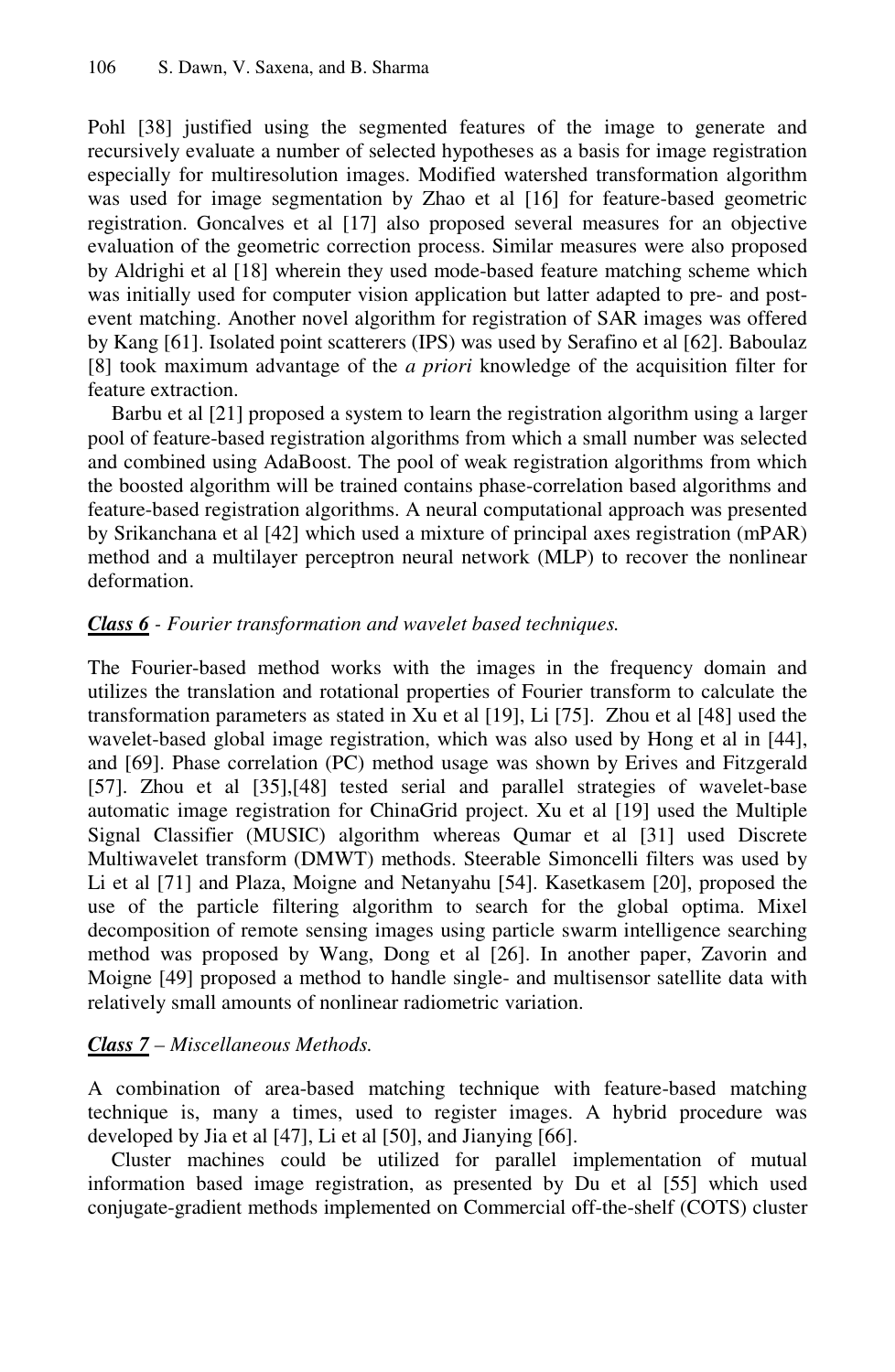| Name<br>Class                                                                          | Similarity-<br>methods<br>metrics<br>based                                                                                                                            | SA and GA<br>methods<br>based                                                                                                                                                 | and Coarse-<br>Pyramid or<br>triangular<br>to-Fine<br>Method                                                                                   | junctions based<br>corners, road-<br>Points, edges,<br>methods                                                                                                                                                            | Point-Scatter and<br>Learning based<br>Segmentation,<br>methods                                                                                                                                      | and wavelet based<br>transformation<br>techniques<br>Fourier                                                                                                                                                                   | Miscellaneous methods                                                                                                                                                                                                                                                                                            |
|----------------------------------------------------------------------------------------|-----------------------------------------------------------------------------------------------------------------------------------------------------------------------|-------------------------------------------------------------------------------------------------------------------------------------------------------------------------------|------------------------------------------------------------------------------------------------------------------------------------------------|---------------------------------------------------------------------------------------------------------------------------------------------------------------------------------------------------------------------------|------------------------------------------------------------------------------------------------------------------------------------------------------------------------------------------------------|--------------------------------------------------------------------------------------------------------------------------------------------------------------------------------------------------------------------------------|------------------------------------------------------------------------------------------------------------------------------------------------------------------------------------------------------------------------------------------------------------------------------------------------------------------|
| Feature<br>method<br>on and<br>Detecti<br>Extract<br>s used<br>$\overline{\text{ion}}$ | GPVE, joint<br>random S/N<br>using non-<br>surfaces, MI<br>histogram,<br>Maximum<br>ikelihood<br>estimators<br>diffusion,<br>pseudo-<br>etc used<br>values,<br>linear | finding done<br>ons; edges.<br>$\&$ moment<br>transformati<br>coefficients,<br>translation<br>Distortion<br>invariants<br>contours,<br>wavelet<br>features<br>affine<br>using | ళ<br>for<br>for<br>transformati<br>detections.<br>operator<br>wavelet<br>QPSO,<br><b>TDGO</b><br>feature<br>Harris<br>edges;<br>$\overline{5}$ | Canny & Laplace<br>interpolation, road<br>detectors, used for<br>ಳ<br>point<br>extraction, Robust<br>Radon detectors,<br>points,<br>SIFT, Lee, Harris,<br>feature detection.<br>junction<br>network<br>pilinear<br>corner | methods used for<br>detection; Neural-<br>Lowe or Sojka<br>moments used for<br>network used for<br>and<br>feature retrieval<br>corner,<br>continuous<br>Geometric<br>centroids,<br>learning<br>Edge, | $\mathbf{A}$<br>$\sigma$<br><b>MUSIC</b><br>ಳ<br>the decomposition<br>Obtain translation<br>from cross-power<br>prefiltered<br>spectrum of<br>computation<br>misalignment<br>algorithm.<br>applying<br>mages,<br>images.<br>of | images can be done by a<br>Matching<br>levels, edges, and wavelet<br>performed using cross-<br>information or a Hausdorff<br>distance as a similarity<br>mutual<br>metrics. Pixel-by-pixel<br>comparison of the fractal<br>Features used are gray<br>simple difference operator<br>coefficients.<br>correlation, |
| ng and<br>Feature<br>method<br>Searchi<br>Matchi<br>s used<br>ng                       | least square<br>for<br>and feature<br>linearlized<br>estimation<br>searching<br>matching.<br>Iterative<br>used                                                        | nce matrix<br>rule may be<br>based on<br>closest-point<br>corresponde<br>used.<br>∢                                                                                           | Moravec and<br>on, weight<br>Techniques<br>transformati<br>polynomial<br>operator,<br>matrices.<br>Forstner<br>NCC,<br>vector                  | point; thin-plate<br>interpolation, etc.,<br>are the techniques<br>point<br>and<br>coherence, interest<br>pattern matching,<br>used for matching<br>RANSAC,<br>clustering,<br>spline<br>Peak,                             | Feature matching<br>Ω.<br>done using spatial<br>And<br>Neural<br>involving MLP<br>computation<br>clustering<br>relations.<br>also used                                                               | Feature searching<br>Phase<br>done by bandpass<br>which<br>correlation may<br>also be used to<br>high-pass<br>are then matched<br>register images.<br>frequency<br>together.<br>filtering,<br>ă                                | matching done<br>Ascent<br>Fourier<br>wavelet<br>SPSA and<br>Algorithm<br><b>Methods</b><br>Fast<br>etc.<br>Optimization<br>Correlation<br>Simoncelli<br>features,<br>also used<br>Feature<br>Gradient<br>using                                                                                                  |
| mentati<br>Types<br>experi<br>Image<br>used<br>.<br>Gr<br>$\overline{5}$               | SAR-<br>and EROS-B<br><b>ASTER/Ma</b><br>Quickbird<br>P6<br><b>ASTER-</b><br><b>IRS</b><br>SAR.<br>p.                                                                 | sets<br>ళ<br>Multitempor<br>Monomodal,<br>of IRS-IC.<br>synthetic<br>mage                                                                                                     | Quick<br>Multispectra<br>FORMOSA<br>l images.<br>SPOT,<br>T2,<br>Bird,                                                                         | SAR,<br>Landsat<br><b>SPOT</b><br>Multispectrum,<br>IKONOS,<br>MODIS,<br>Optical,<br>ETM <sup>+</sup> ,<br>mages                                                                                                          | Envisat data set<br>QuickBird, SAR,<br>IKONOS images,<br>and from UAV.                                                                                                                               | CCD & IR sensor<br>images, Landsat<br>Lidar<br>ETM+<br>TM and<br><b>IKONOS</b><br>MODIS,<br>Optical                                                                                                                            | ETM+,<br>SAR,<br>QuickBird<br>aerial<br>images; SAR images.<br>Multitemporal<br>Multispectral<br>polarimetric<br>IKONOS.<br>Landsat                                                                                                                                                                              |

**Table 1.** Classification and comparison of techniques used for registration of remote sensing images based on the literature study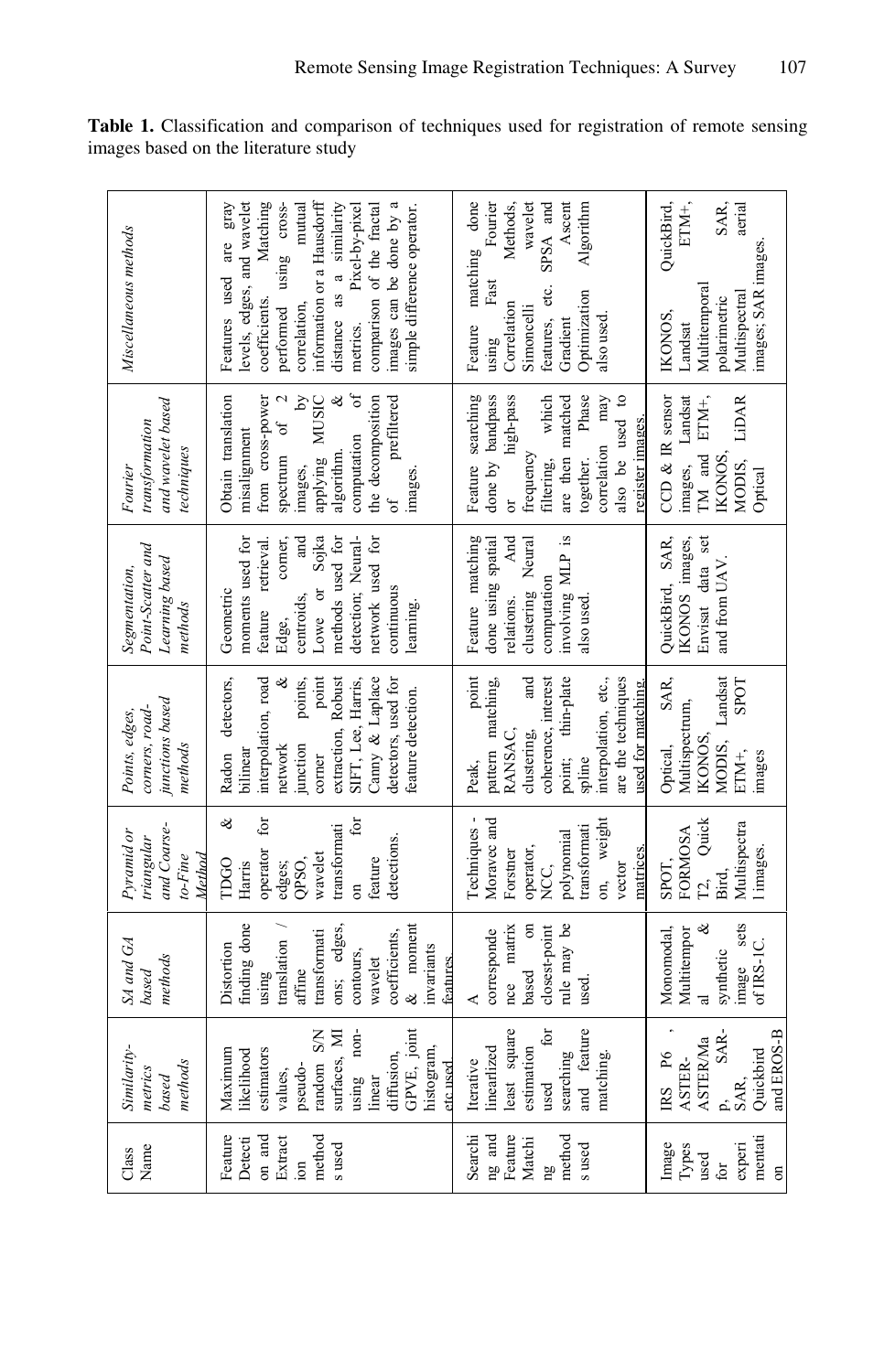of parallel Linux computer. Gupta et al [72] presented an efficient VLSI architecture for real-time implementation of image registration algorithms using an exhaustive search method.

Registration of images from GIS and remote sensing images may give erroneous results in the final registration result. Tian et al [53] suggested an automatic algorithm for the image-map registration problem using modified partial Hausdorff distance (MPHD) was proposed as a distance measure. Image registration may also be modeled by a displacement vector field that may be estimated by measuring rigid local shifts for each pixel in the image as shown by Inglada [67].

Tzeng et al [60] used Fractal method that could be applied to multitemporal polarime tric SAR images for change detections. Mitray et al [41] used point cloud data (PCD).

## **3 Comparative Study**

The various classes described in this letter has been presented in the tabular format in Table 1, wherein not only are the main feature detection and extraction methods along with searching and feature matching methods have been illustrated but also the types of images mostly used for experimentation by these methods have also been discussed.

# **4 Conclusion**

In this letter, we have collected together methods which have been classified and categories by considering the core theme or procedure used for registration. Recent techniques presenting a hybrid method seemed to be giving better results, as shown by the experimentation done by various authors, for the required application satisfaction. Hence, many a methods are not generally classified on the basis of the key classes of image registration methods, rather is done on the mathematical and statistical methodology used in the background for the registration. Some of the work may be further enhanced in the directions of providing a better framework for encompassing umpteen applications.

# **References**

- [1] Fonseca, L.M.G., Manjunath, B.S.: Registration Techniques for Multisensor Remotely Sensed Imagery. Photogrammetric Engineering & Remote Sensing 62(9), 1049–1056 (1996)
- [2] Goshtasby, A.: 2-D and 3-D Image Registration for Medical, Remote Sensing, and Industrial Applications. Wiley-Interscience Publication, Hoboken (2005)
- [3] Webber, W.F.: Techniques for Image Registration. In: Conference on Machine Processing of Remotely Sensed Data (1973)
- [4] Brown, L.G.: A Survey of Image Registration Techniques. ACM Computing Surveys 24, 326–376 (1992)
- [5] Zitova, B., Flusser, J.: Image Registration Methods: A Survey. Image and Vision Computing 21, 977–1000 (2003)
- [6] Yagouni, M.: Using Metaheuristics for Optimizing Satellite Image Registration. In: International Conference on Computers & Industrial Engineering (2009)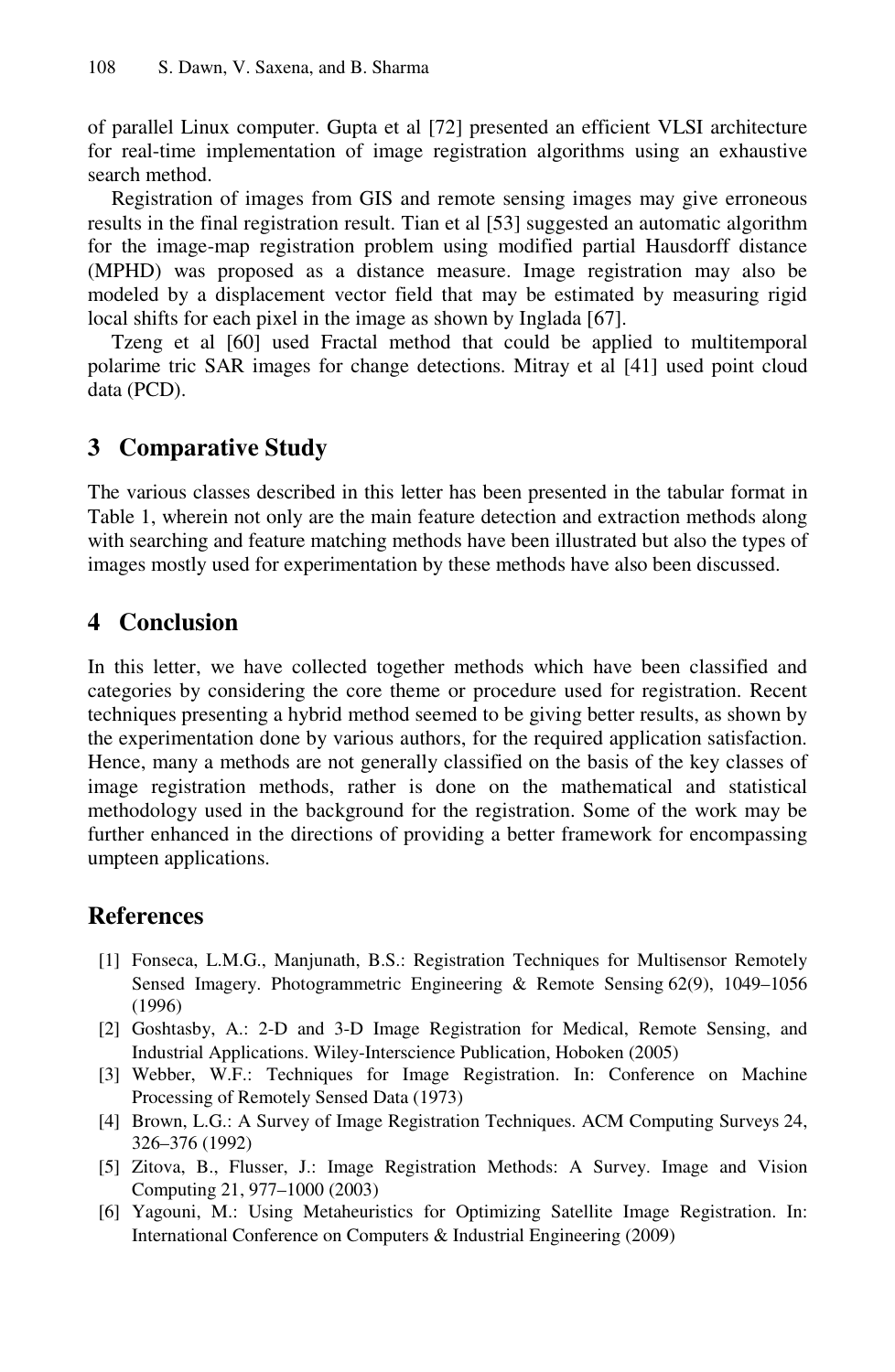- [7] Qiaoliang, L., Wang, G., Liu, J., Chen, S.: Robust Scale-Invariant Feature Matching for Remote Sensing Image Registration. IEEE Geoscience and Remote Sensing Letters 6(2), 287–291 (2009)
- [8] Baboulaz, L., Dragotti, P.L.: Exact Feature Extraction Using Finite Rate of Innovation Principles with an Application to Image Super-Resolution. IEEE Transactions on Image Processing 18(2), 281–298 (2009)
- [9] Bui, P., Brockman, J.: Performance Analysis of Accelerated Image Registration Using GPGPU. In: Proceedings of 2nd Workshop on GPGPU (2009)
- [10] Wang, W., Liu, Y., Zheng, B., Lu, J.: A Method of Shape Based Multi-Sensor Image Registration. Joint Urban Remote Sensing Event 1–5 (2009)
- [11] Yang, J., Zhao, Z.: A New Image Feature Point Detection Method Based on Log-Gabor Gradient Feature. Joint Urban Remote Sensing Event, 1–5 (2009)
- [12] Jun, Z.: A Study on Automated Image Registration Based on Straight Line Features. Joint Urban Remote Sensing Event, 1–6 (2009)
- [13] Lin, X., Yongzhi, Z., Jiazi, Y.Y.: Application of Triangulation-Based Image Registration Method in the Remote Sensing Image Fusion. In: International Conference on Environmental Science and Information Application Technology, vol. 1, pp. 501–504 (2009)
- [14] Weijie, J., Jixian, Z., Jinghui, Y.: Automatic Registration of SAR and Optics Image Based on Multi-Feature on Suburban Areas. Joint Urban Remote Sensing Event, 1–7 (2009)
- [15] Serief, C., Bentoutou, Y., Barkat, M.: Automatic Registration of Satellite Images. In: First International Conference on Advances in Satellite and Space Communications, pp. 85–89 (2009)
- [16] Zhao, Y., Liu, S., Du, P., Li, M.: Feature-Based Geometric Registration of High Spatial Resolution Satellite Imagery. Joint Urban Remote Sensing Event, 1–5 (2009)
- [17] Goncalves, H., Goncalves, J.A., Corte-Real, L.: Measures for an Objective Evaluation of the Geometric Correction Process Quality. IEEE Geoscience and Remote Sensing Letters 6(2), 292–296 (2009)
- [18] Aldrighi, M., Dell'Acqua, F.: Mode-Based Method for Matching of Pre- and Postevent Remotely Sensed Images. IEEE Geoscience and Remote Sensing Letters 6(2), 317–321 (2009)
- [19] Xu, M., Varshney, P.K.: A Subspace Method for Fourier-Based Image Registration. IEEE Geoscience and Remote Sensing Letters 6(3), 491–494 (2009)
- [20] Kasetkasem, T., Homsup, N., Meetit, D.: An Image Registration Algorithm Using Particle Filters. In: 6th International Conference on Electrical Engineering/ Electronics, Computer, Telecommunications and Information Technology, vol. 02, pp. 1120–1123 (2009)
- [21] Barbu, A., Ionasec, R.: Boosting Cross-Modality Image Registration. Joint Urban Remote Sensing Event, 1–7 (2009)
- [22] Dell'Acqua, F., Sacchetti, A.: Steps towards a New Technique for Automated Registration of Pre- and Post-Event Images. Joint Urban Remote Sensing Event, 1–5 (2009)
- [23] Liying, W., Weidong, S.: A Review of Range Image Registration Methods with Accuracy Evaluation. Joint Urban Remote Sensing Event, 1–8 (2009)
- [24] Massout, S., Smara, Y., Ouarab, N.: Comparison of Fusion by Morphological Pyramid and By High Pass Filtering. Joint Urban Remote Sensing Event, 1–6 (2009)
- [25] McCartney, M.I., Zein-Sabatto, S., Malkani, M.: Image Registration for Sequence of Visual Images Captured by UAV. In: IEEE Symposium on Computational Intelligence for Multimedia Signal and Vision Processing, pp. 91–97 (2009)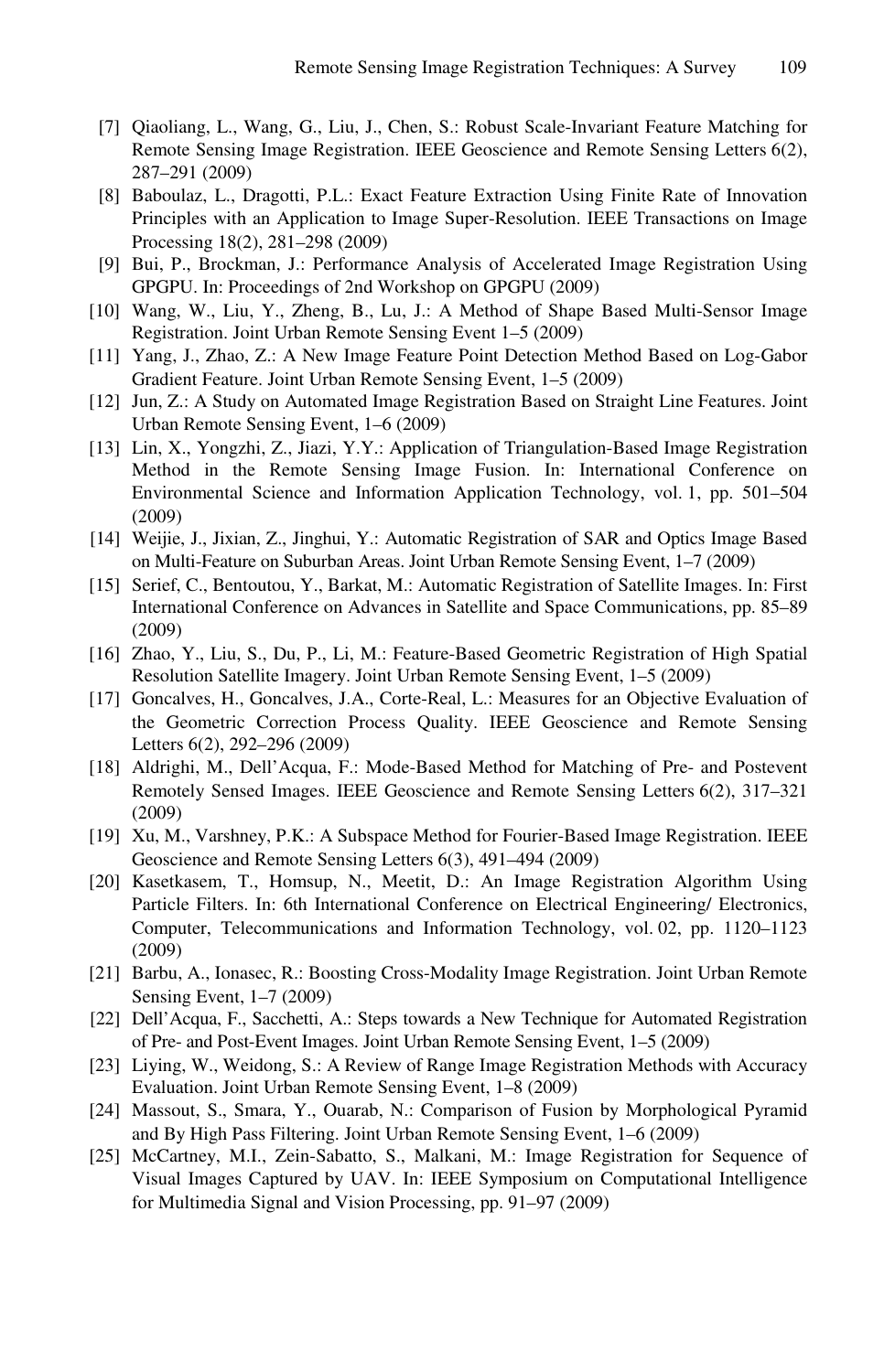- [26] Dong, W., Xiangbin, W., Dongmei, L.: Particle Swarm Mixel Decomposition for Remote Sensing Images. In: IEEE International Conference on Automation and Logistics, pp. 212–216 (2009)
- [27] Holtkamp, D.J., Goshtasby, A.A.: Precision Registration and Mosaicking of Multicamera Images. IEEE Transactions on Geoscience and Remote Sensing 47(10), 3446–3455 (2009)
- [28] Zou, S., Zhang, J., Zhang, Y.: The Automatic Registration between High Resolution Satellite Images and a Vector Map Based on RFM. In: International Conference on Image Analysis and Signal Processing, pp. 397–401 (2009)
- [29] Xiong, Z., Zhang, Y.: A Novel Interest-Point-Matching Algorithm for High-Resolution Satellite Images. IEEE Transactions on Geoscience and Remote Sensing (2009)
- [30] Qumar, J., Pachori, R.B.: A Novel Technique for Merging of Multisensor and Defocussed Images using Multiwavelets. IEEE Region 10 TENCON, 1–6 (2005)
- [31] Chen, C.F., Chen, M.H., Li, H.T.: Fully Automatic and Robust Approach for Remote Sensing Image Registration. In: Rueda, L., Mery, D., Kittler, J. (eds.) CIARP 2007. LNCS, vol. 4756, pp. 891–900. Springer, Heidelberg (2007)
- [32] Arya, K.V., Gupta, P., Kalra, P.K., Mitra, P.: Image Registration Using Robust M-Estimators. Pattern Recognition Letters 28, 1957–1968 (2007)
- [33] Lu, Y., Liao, Z.W., Chen, W.F.: An Automatic Registration Framework using Quantum Particle Swarm Optimization for Remote Sensing Images. In: Proceedings of the 2007 International Conference on Wavelet Analysis and Pattern Recognition (2007)
- [34] Wang, X., Zhang, J., Zhang, Y.: Registration of Remote Sensing Images Based on Gaussian Fitting. In: 3rd IEEE Conference on Industrial Electronics and Applications, pp. 378–381 (2008)
- [35] Zhou, H., Tang, Y., Yang, X., Liu, H.: Research on Grid-Enabled Parallel Strategies of Automatic Wavelet based Registration of Remote-Sensing Images and Its Application ChinaGrid. In: Fourth International Conference on Image and Graphics, pp. 725–730 (2007)
- [36] Bunting, P., Lucas, R., Labrosse, F.: An Area based Technique for Image-to-Image Registration of Multi-Modal Remote Sensing Data. In: IEEE International Geoscience and Remote Sensing Symposium, vol. 5(7-11), pp. 212–215 (2008)
- [37] Rohr, K.: Localization Properties of Direct Corner Detectors. Journal of Mathematical Imaging and Vision (4), 139–150 (1994)
- [38] Pohl, C., Van Genderen, J.L.: Multisensor Image Fusion in Remote Sensing: Concepts, Methods and Applications. International Journal of Remote Sensing 19(5), 823–854 (1998)
- [39] Chen, H.M., Varshney, P.K., Arora, M.K.: Performance of Mutual Information Similarity Measure for Registration of Multitemporal Remote Sensing Images. IEEE Transactions on Geosciece and Remote Sensing 41(11) (2003)
- [40] Xie, H., Pierce, L.E., Ulaby, F.T.: Mutual Information Based Registration of SAR Images. In: IEEE International Geoscience and Remote Sensing Symposium Proceedings, vol. 6(6), pp. 4028–4031 (2003)
- [41] Mitray, N.J., Gelfandy, N., Pottmannz, H., Guibasy, L.: Registration of Point Cloud Data from a Geometric Optimization Perspective. In: Eurographics Symposium on Geometry Processing (2004)
- [42] Srikanchana, R., Xuan, J., Freedman, M.T., Nguyen, C.C., Wang, Y.: Non-Rigid Image Registration by Neural Computation. Journal of VLSI Signal Processing 37, 237–246 (2004)
- [43] Boes, J.L., Meyer, C.R.: Multi-variate Mutual Information for Registration. In: Taylor, C., Colchester, A. (eds.) MICCAI 1999. LNCS, vol. 1679, pp. 606–612. Springer, Heidelberg (1999)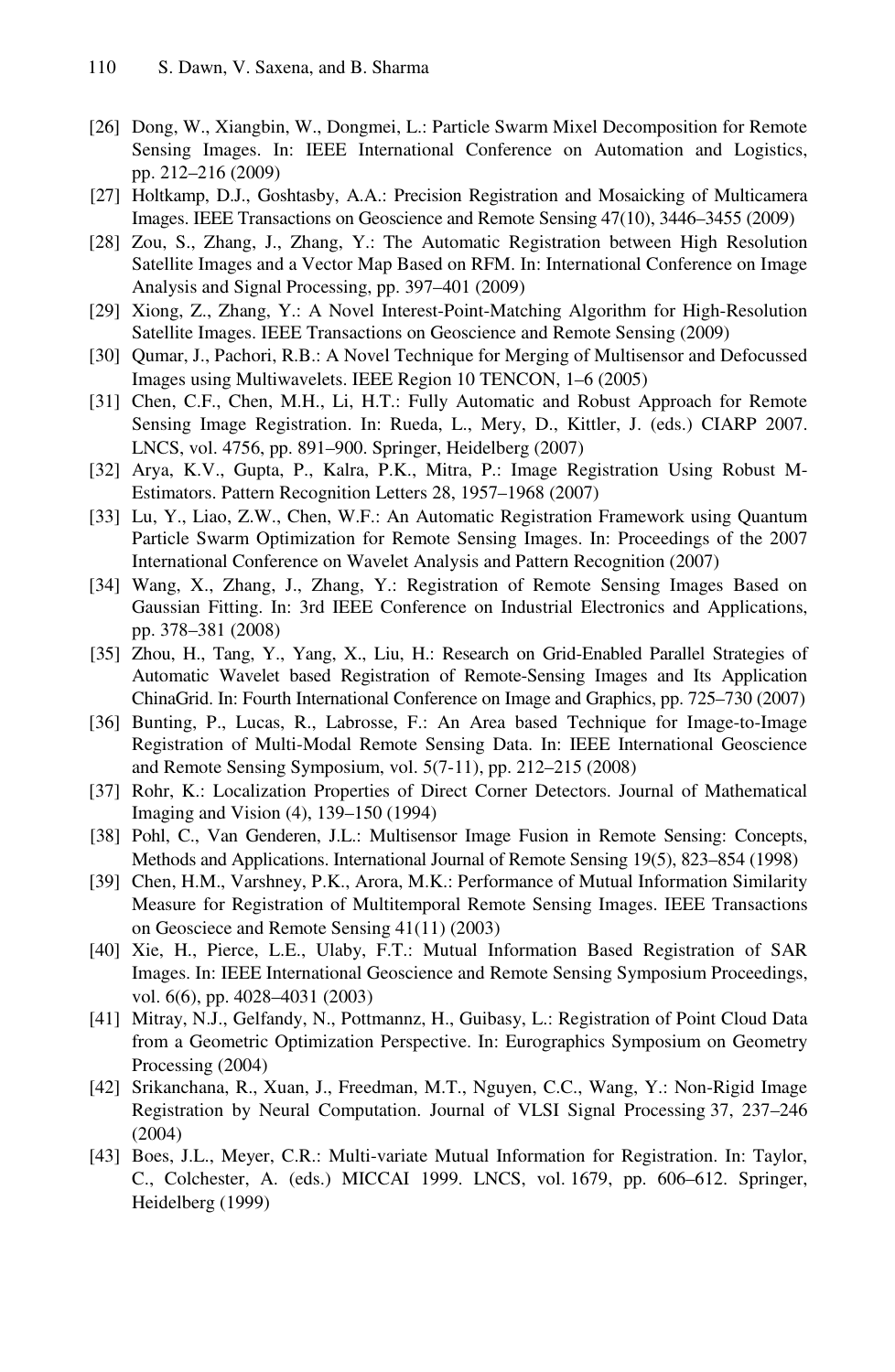- [44] Hong, G., Zhang, Y.: The Image Registration Technique for High Resolution Remote Sensing Image in Hilly Area. In: International Society of Photogrammetry and Remote Sensing Symposium (2005)
- [45] Guo, X., Zhang, W., Ma, G.: Automatic Urban Remote Sensing Images Registration Based on Road Networks. IEEE Urban Remote Sensing Joint Event (2009)
- [46] Bentoutou, Y., Taleb, N., Kpalma, K., Ronsin, J.: An Automatic Image Registration for Applications in Remote Sensing. IEEE Transactions on Geoscience and Remote Sensing 43(9), 2127–2137 (2005)
- [47] Jia, X.: Automatic Ground Control Points Refinement for Remote Sensing Imagery Registration. In: Proceedings from International Conference on Intelligent Sensors, Sensor Networks and Information Processing Conference, pp. 145–149 (2005)
- [48] Zhou, H., Yang, X., Liu, H., Tang, Y.: First Evaluation of Parallel Methods of Automatic Global Image Registration Based on Wavelets. In: International Conference on Parallel Processing, pp. 129–136 (2005)
- [49] Zavorin, I., Le Moigne, J.: Use of Multiresolution Wavelet Feature Pyramids for Automatic Registration of Multisensor Imagery. IEEE Transactions on Image Processing 14(6), 770–782 (2005)
- [50] Li, Y., Davis, C.H.: A Combined Global and Local Approach for Automated Registration of High Resolution Satellite Images Using Optimum Extrema Points. In: IEEE International Geoscience and Remote Sensing Symposium, vol. 2(2), pp. 1032–1035 (2008)
- [51] Alkaabi, S., Deravi, F.: A New Approach to Corner Extraction and Matching for Automated Image Registration. In: Proceedings of IEEE International Geoscience and Remote Sensing Symposium, vol. 5, pp. 3517–3521 (2005)
- [52] Yulin, Zhimin, Z., Wenge, C., Tian, J.: A New Registration Method for Multi-Spectral SAR Images. In: Proceedings of IEEE International Geoscience and Remote Sensing Symposium, vol. 3, pp. 1704–1708 (2005)
- [53] Tian, L., Kamata, S., Ueshige, Y., Kuroki, Y.: An Automatic Image-Map Registration Algorithm Using Modified Partial Hausdorff Distance. In: Proceedings of IEEE International Geoscience and Remote Sensing Symposium, vol. 5, pp. 3534–3537 (2005)
- [54] Plaza, A., Le Moigne, J., Netanyahu, N.S.: Automated Image Registration Using Morphological Region of Interest Feature Extraction. In: International Workshop on the Analysis of Multi-Temporal Remote Sensing Images, pp. 99–103 (2005)
- [55] Du, Y., Zhou, H., Wang, P., Yang, X., Liu, H.: A Parallel Mutual Information Based Image Registration Algorithm for Applications in Remote Sensing. In: Guo, M., Yang, L.T., Di Martino, B., Zima, H.P., Dongarra, J., Tang, F. (eds.) ISPA 2006. LNCS, vol. 4330, pp. 464–473. Springer, Heidelberg (2006)
- [56] Zhang, D., Yu, L., Cai, Z.: A Matching-Based Automatic Registration for Remotely Sensed Imagery. In: IEEE International Conference on Geoscience and Remote Sensing Symposium, pp. 956–959 (2006)
- [57] Erives, H., Fitzgerald, G.J.: Automatic Subpixel Registration for a Tunable Hyperspectral Imaging System. IEEE Geoscience and Remote Sensing Letters 3(3), 397–400 (2006)
- [58] Lou, X., Huang, W., Fu, B., Teng, J.: A Feature-Based Approach for Automatic Registration of NOAA AVHRR Images. In: IEEE International Conference on Geoscience and Remote Sensing Symposium, pp. 995–998 (2006)
- [59] Martinez, A., Garcia-Consuegra, J., Abad, F.: A Correlation-Symbolic Approach to Automatic Remotely Sensed Image Rectification. In: IEEE International Geoscience and Remote Sensing Symposium, vol. 1, pp. 336–338 (1999)